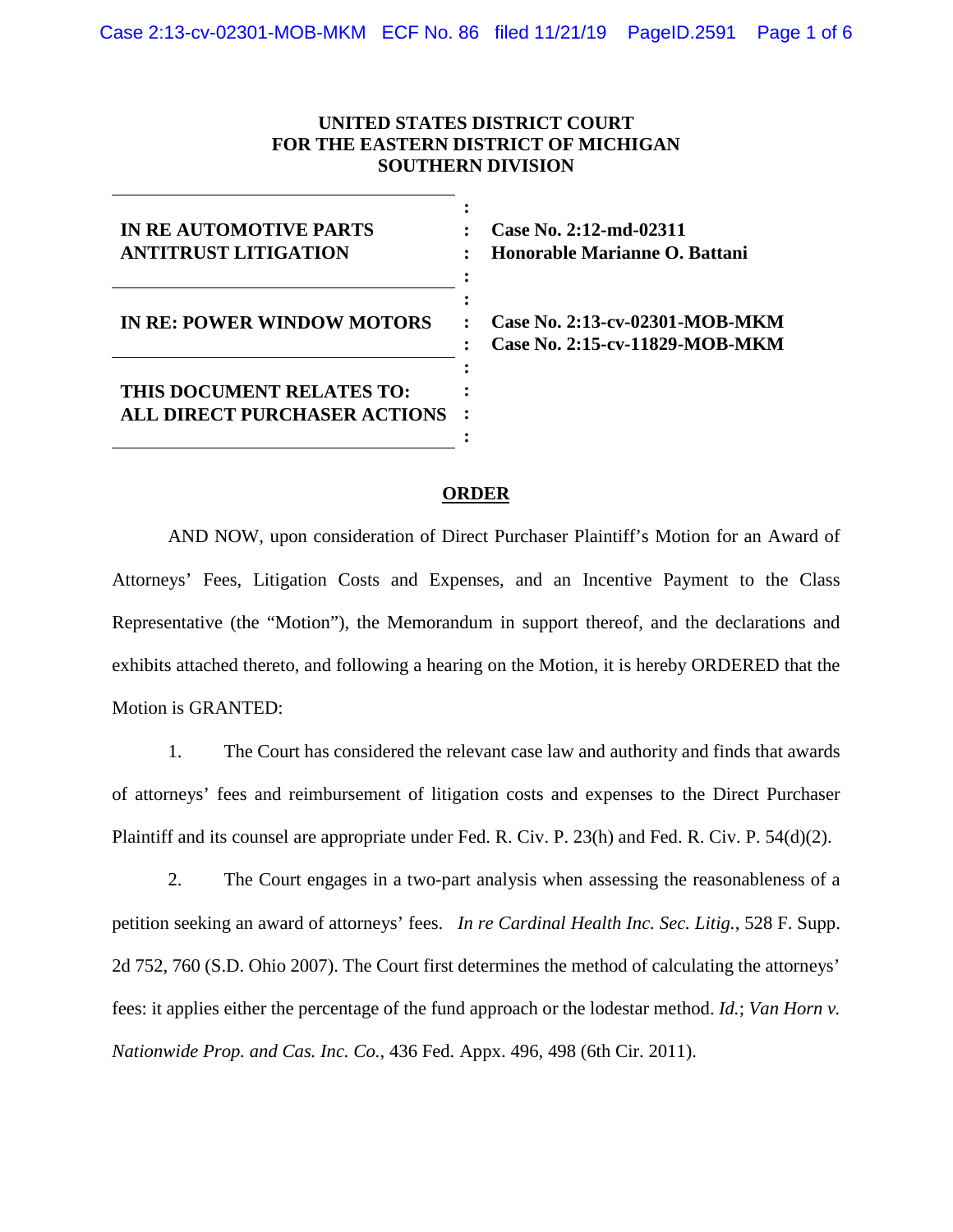3. The Court has the discretion to select the appropriate method for calculating attorneys' fees "in light of the unique characteristics of class actions in general, and of the unique circumstances of the actual cases before them." *Rawlings v. Prudential-Bache Properties, Inc.*, 9 F.3d 513, 516 (6<sup>th</sup> Cir. 1993). In common fund cases, the award of attorneys' fees need only "be reasonable under the circumstances." *Id.* at 516. The Court has also analyzed and weighed the six factors described in *Ramey v. Cincinnati Enquirer, Inc.*, 508 F.2d 1188 (6th Cir. 1974).

4. The Court will award fees to Direct Purchaser Plaintiff's counsel using the percentage-of-the-fund approach. This method of awarding attorneys' fees is preferred in this district because it eliminates disputes about the reasonableness of rates and hours, conserves judicial resources, and aligns the interests of class counsel and the class members. *Rawlings*, 9 F.3d at 515; *Shane Group, Inc. v. Blue Cross Blue Shield of Michigan*, No. 10-cv-14360, 2015 WL 1498888, at\* 15 (E.D. Mich. Mar. 31, 2015); *In re Packaged Ice Antitrust Litig.*, 08-MDL-01952, 2011 WL 6209188, at \*16 (E.D. Mich. Dec. 13, 2011); *In re Delphi Corp. Sec. Derivative & ERISA Litig.*, 248 F.R.D. 483, 502 (E.D. Mich. 2008); *Cardinal*, 528 F. Supp. 2d at 762 (the Sixth Circuit has "explicitly approved the percentage approach in common fund cases."); *In re Skelaxin (Metaxalone) Antitrust Litig.*, 2014 WL 2946459, \*1 (E.D. Tenn. Jun. 30, 2014). The total amount of the settlement funds before the Court is \$3,160,761.

5. The requirements of Fed. R. Civ. P. 23(h)(1) have been satisfied. Notice of the relief requested in the motion before the Court was mailed to 41 potential class members. In addition, a summary notice was published in *Automotive News*, an online banner notice appeared over a 21-day period on www.AutoNews.com (the digital version of *Automotive News*), and an Informational Press Release was issued nationwide via PR Newswire's "Auto Wire," which targets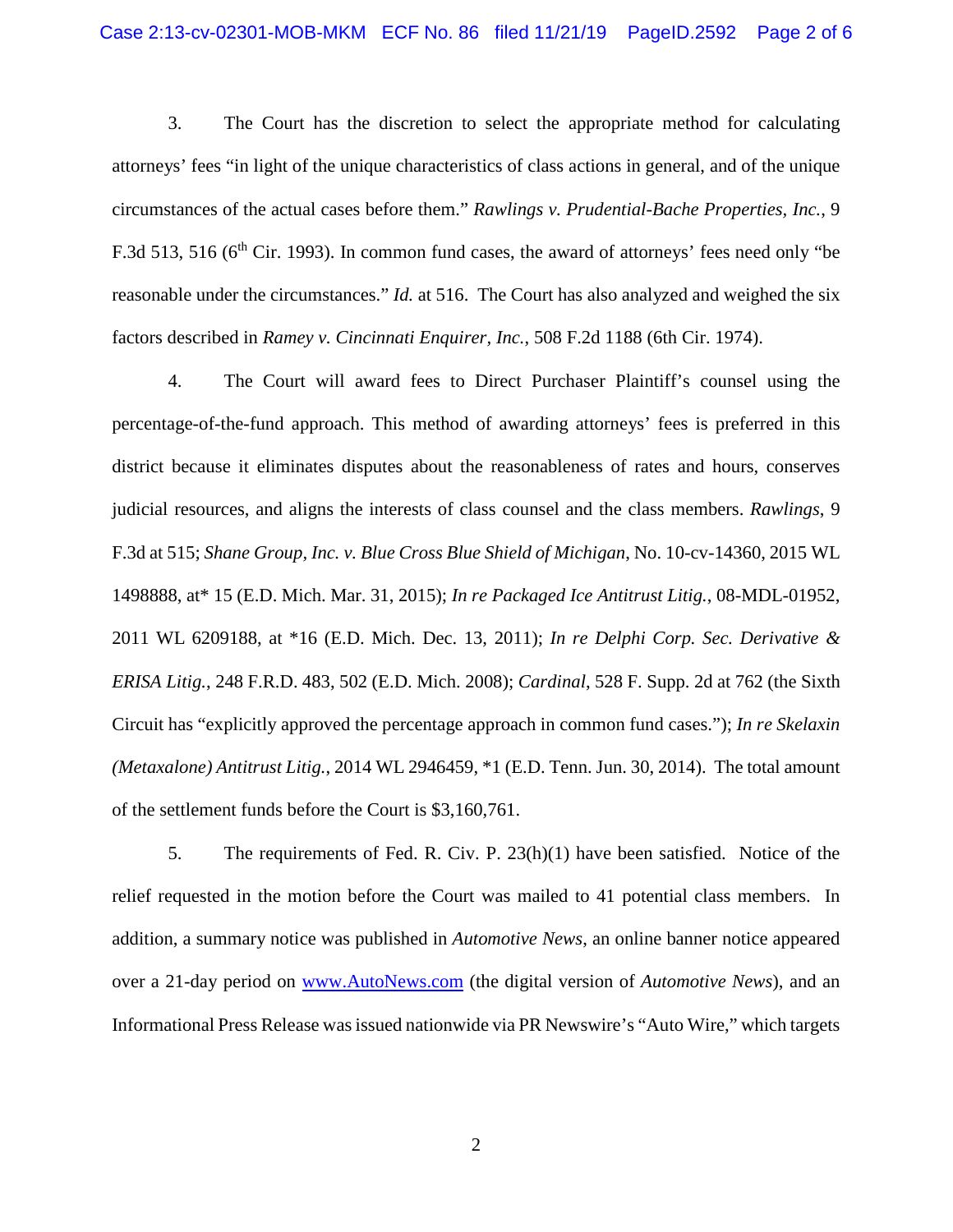## Case 2:13-cv-02301-MOB-MKM ECF No. 86 filed 11/21/19 PageID.2593 Page 3 of 6

auto industry trade publications. Further, the notice is posted on the website dedicated to this litigation. There were no objections.

6. The Court grants the Direct Purchaser Plaintiff's request for reimbursement of litigation expenses in the amount of \$28,294.22.

7. Counsel for the Direct Purchaser Plaintiff request a fee award of 30% of the settlement funds *after* expenses are deducted. The 30% fee requested is within the range of fee awards made by courts in this Circuit. *In re Prandin Direct Purchaser Antitrust Litig.*, 2015 WL 1396473 (E.D. Mich. Jan. 20, 2015) (awarding one-third of the fund); *In re Southeastern Milk Antitrust Litig.*, 2013 WL 2155387, at \*8 (E.D. Tenn. May 17, 2013); *Skelaxin*, 2014 WL 2946459, at \*1; *In re Packaged Ice Antitrust Litig.*, 2011 WL 6209188, at \*19; *Thacker v. Chesapeake Appalachia, L.L.C.*, 695 F. Supp. 2d, 521, 528 (E.D. Ky. 2010); *Bessey v. Packer and Plainwell, Inc.*, No. 4:06-CV-95, 2007 WL 3173972, at \*4 (W.D. Mich. 2007); *Delphi*, 248 F.R.D. at 502- 03; *In re National Century Financial Enterprises, Inc. Investment Litig.*, 2009 WL 1473975 (S.D. Ohio May 27, 2009); *Kogan v. AIMCO Fox Chase, L.P.*, 193 F.R.D. 496, 503 (E.D. Mich. 2000).

8. The Court has considered the six *Ramey* factors in weighing a fee award to counsel for the Direct Purchaser Plaintiff: (1) the value of the benefits rendered to the class; (2) society's stake in rewarding attorneys who produce such benefits in order to maintain an incentive to others; (3) whether the services were undertaken on a contingent fee basis; (4) the value of the services on an hourly basis (the lodestar cross-check); (5) the complexity of the litigation; and (6) the professional skill and standing of counsel on both sides. 508 F.2d at 1194-97.

9. The settlement funds total \$3,160,761. The settlements in the Direct Purchaser *Power Window Motors* case confer a substantial cash benefit on the members of the Settlement Classes and the value of the settlements is immediate and readily quantifiable.

3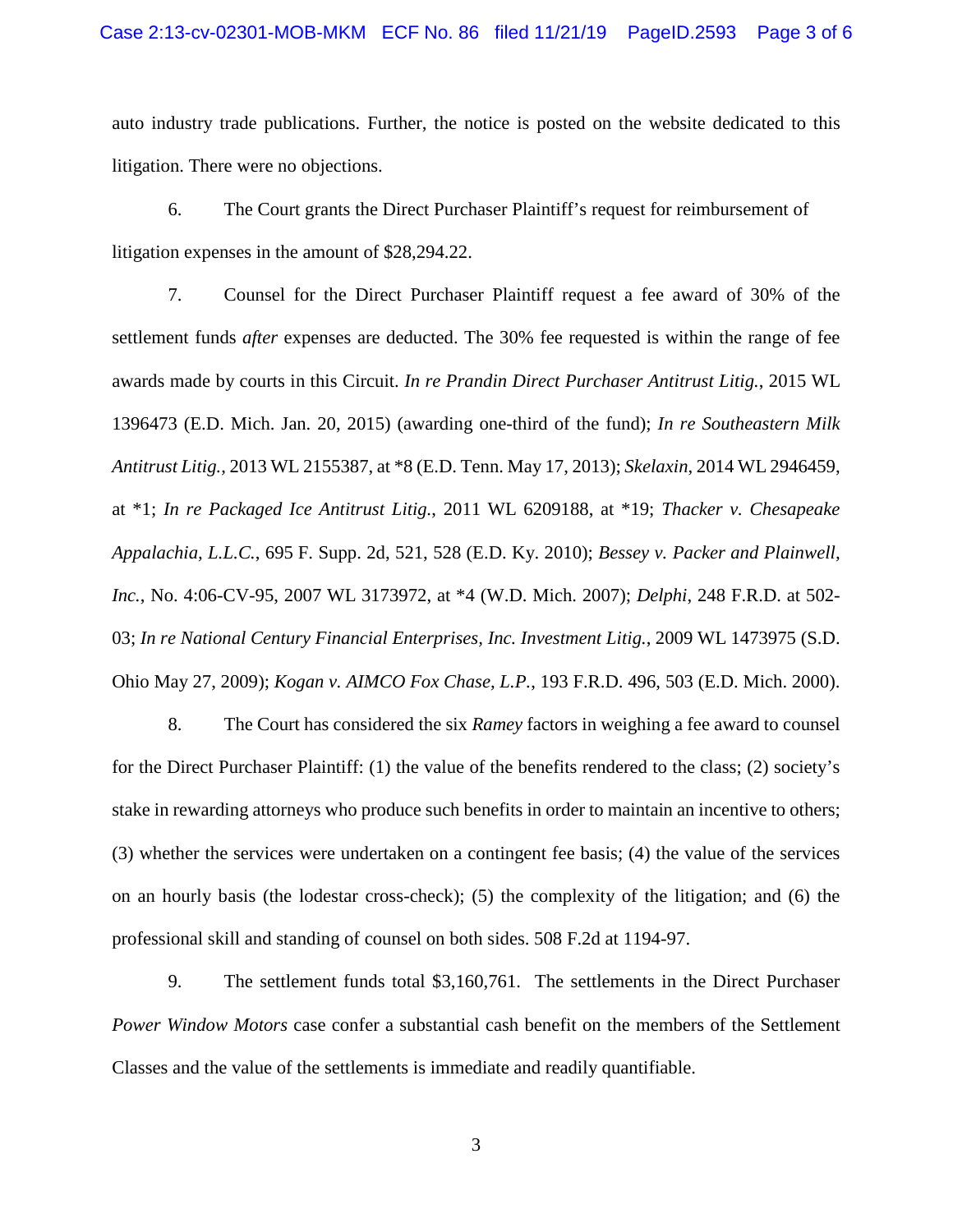10. Direct Purchaser Plaintiff's Counsel vigorously and effectively pursued the Direct Purchaser Plaintiff's claims. These efforts included: factual investigation; drafting complaints; opposing a motion to dismiss; reviewing, analyzing, and coding documents obtained from Defendants related to Direct Purchaser Plaintiff's claims; participating in informational meetings with the amnesty applicant; negotiating the terms of the settlements and preparing the settlement documents; preparing the settlement notices and orders; preparing the preliminary and final approval motions and briefs; and working with the claims administrator to design and send the class notices and a Claim Form and to create and maintain a settlement website.

11. The settlement amounts constitute a "common fund." It has long been recognized that attorneys who recover a common fund for others are entitled to reasonable attorneys' fees from that fund.

12. The results achieved provide a clear benefit to the Settlement Classes: an immediate and certain payment of \$3,160,761 plus accrued interest, less attorneys' fees, litigation costs and expenses, an incentive award to the class representative, and notice and claims administration costs.

13. Direct Purchaser Plaintiff's Counsel are operating on a contingency basis and bore a significant risk of non-payment in pursing these claims.

14. Antitrust actions are inherently complex. The legal and factual issues are complicated and highly uncertain in outcome. This case is no exception.

15. In the absence of these settlements, Direct Purchaser Plaintiff would have been facing continued litigation against the Defendants. Each of the Settling Defendants agreed to cooperate with Direct Purchaser Plaintiff's Counsel in pursuing claims against any remaining defendant, should such cooperation become necessary.

4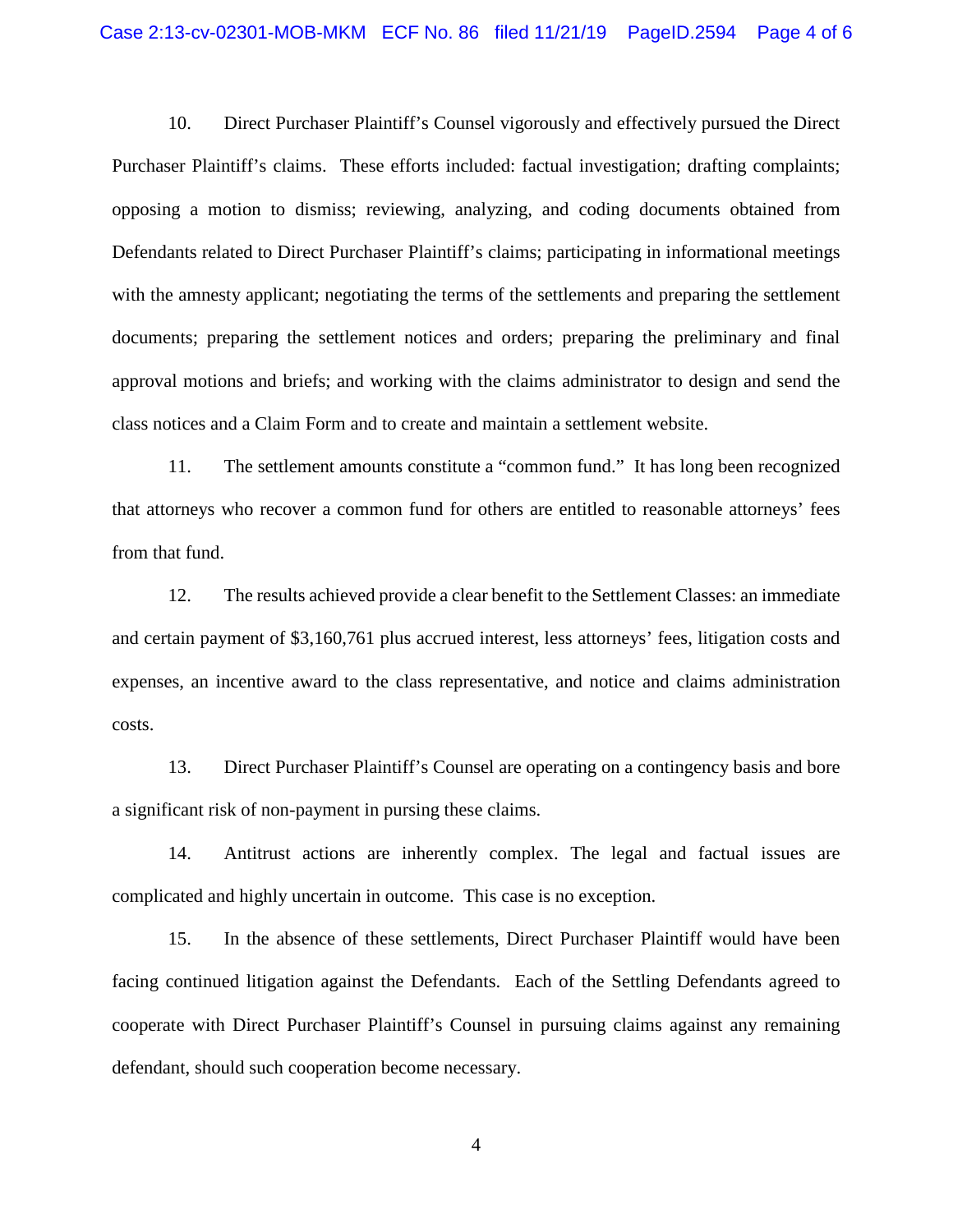16. As the Court has previously found, Interim Lead and Liaison Counsel are qualified to litigate class action antitrust claims, and they have performed their duties skillfully.

17. The reaction of the class members was favorable. The Settlement Classes are composed of sophisticated direct purchasers of Power Window Motors, including parts suppliers, and manufacturers of motor vehicles. The absence of objections is an indication that an attorneys' fee of 30% is reasonable.

18. As of September 30, 2019, Direct Purchaser Plaintiff's Counsel had devoted \$979,295.15 in professional time at their historical billing rates to pursuing this case for the Direct Purchasers.

19. The Court finds that Direct Purchaser Plaintiff's Counsel performed their tasks diligently, efficiently, and reasonably, and that their billing rates and lodestar are appropriate.

20. The Court conducted a lodestar "cross-check" with respect to the attorneys' fee award. The fee requested represents 96% of the current lodestar, so there is no lodestar multiplier.

21. After considering the appropriate factors, the Court finds that attorneys' fees of 30% are reasonable. However, the Court finds it is appropriate to deduct litigation costs and expenses before applying the 30% to the remainder of the settlement funds. The Court therefore awards attorneys' fees to counsel for the Direct Purchaser Plaintiff in the amount of 30% of the settlement funds after costs and expenses are deducted. Specifically, the Court awards a fee of \$939,740.03, which is 30% of the \$3,160,761 settlement funds after deducting the Court's award of reimbursement of costs and expenses of \$28,294.22.

22. The Court finds that the class representative is deserving of an incentive award in view of the time and effort expended and the burden and inconvenience incurred in furtherance of

5